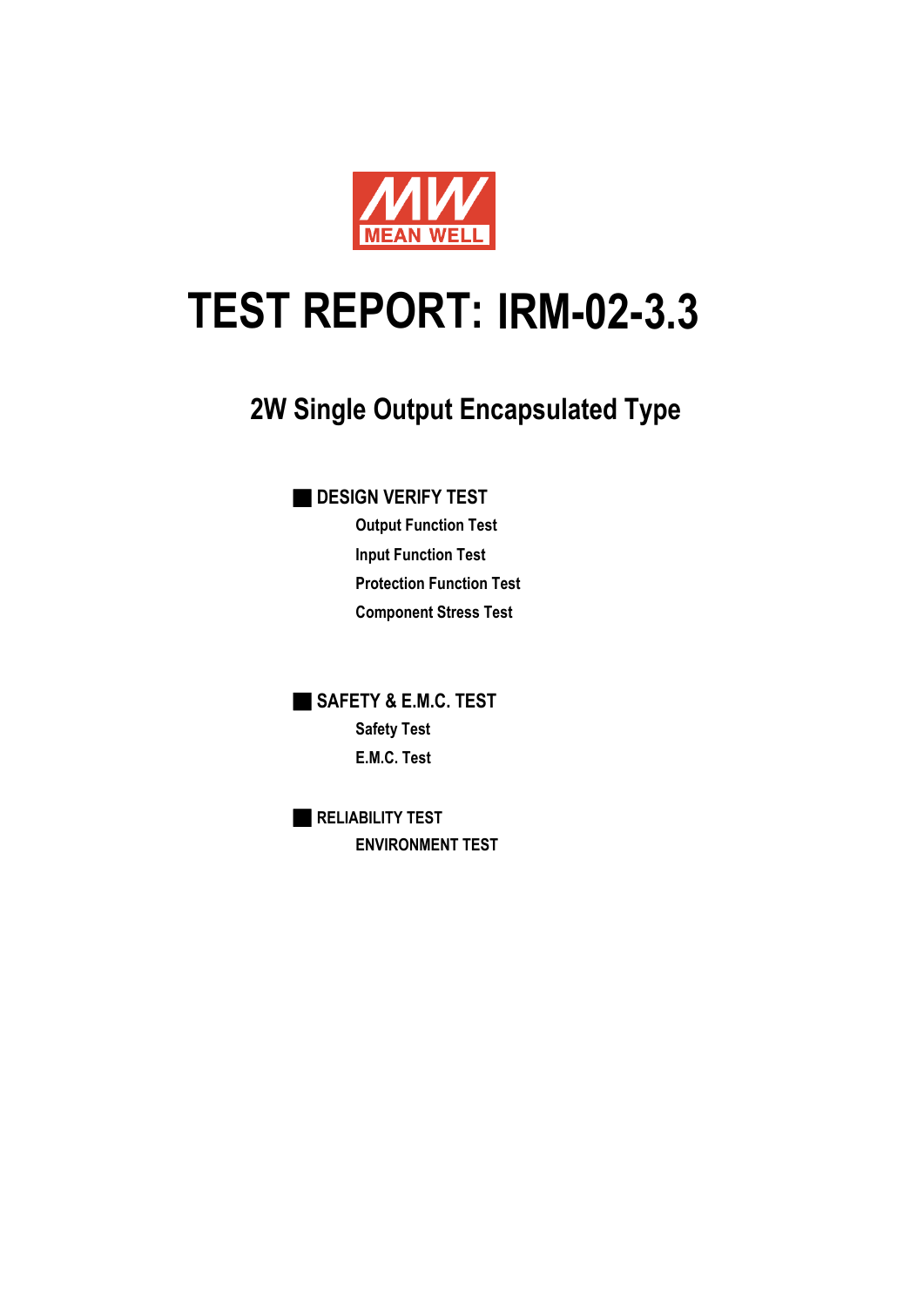

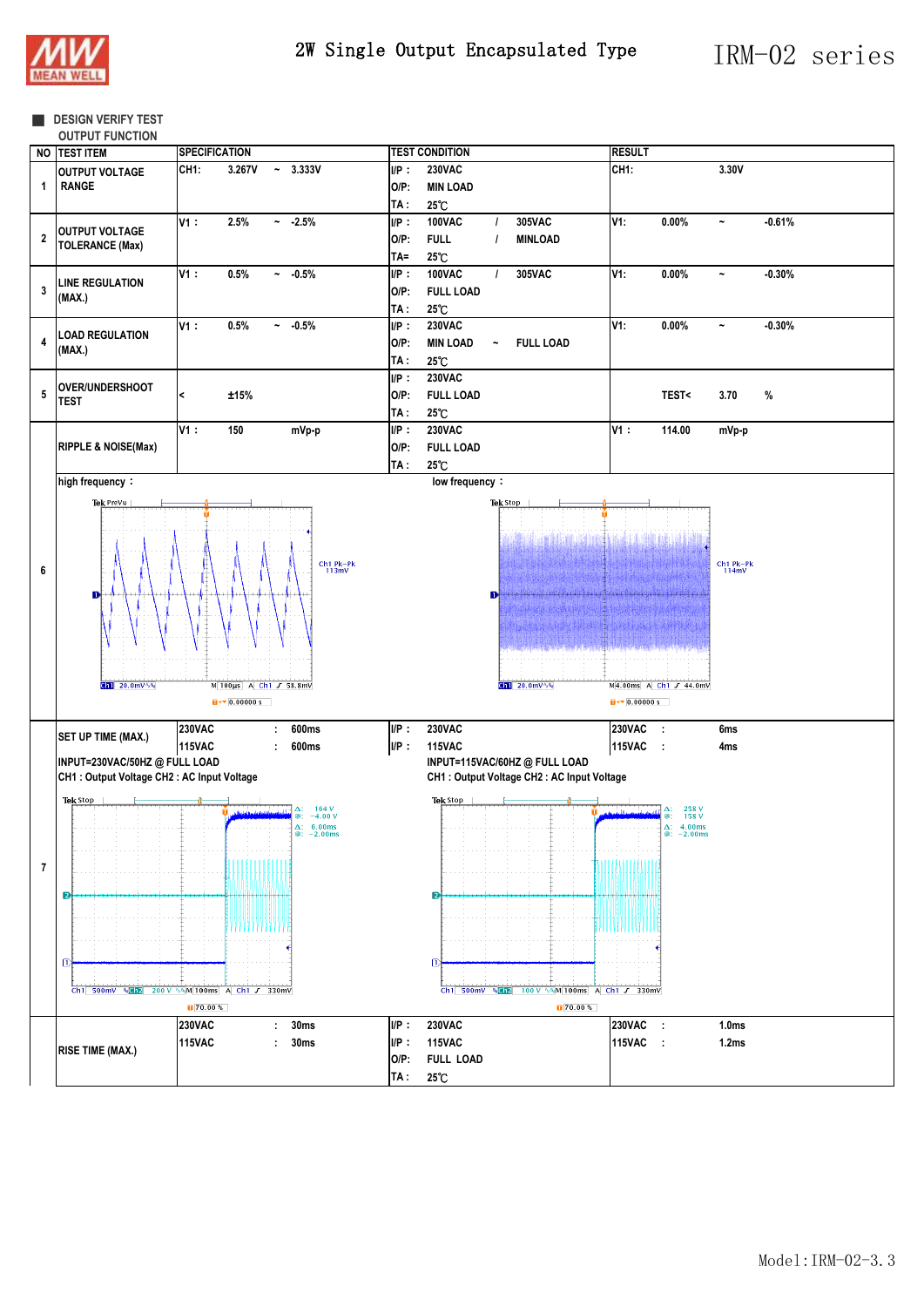



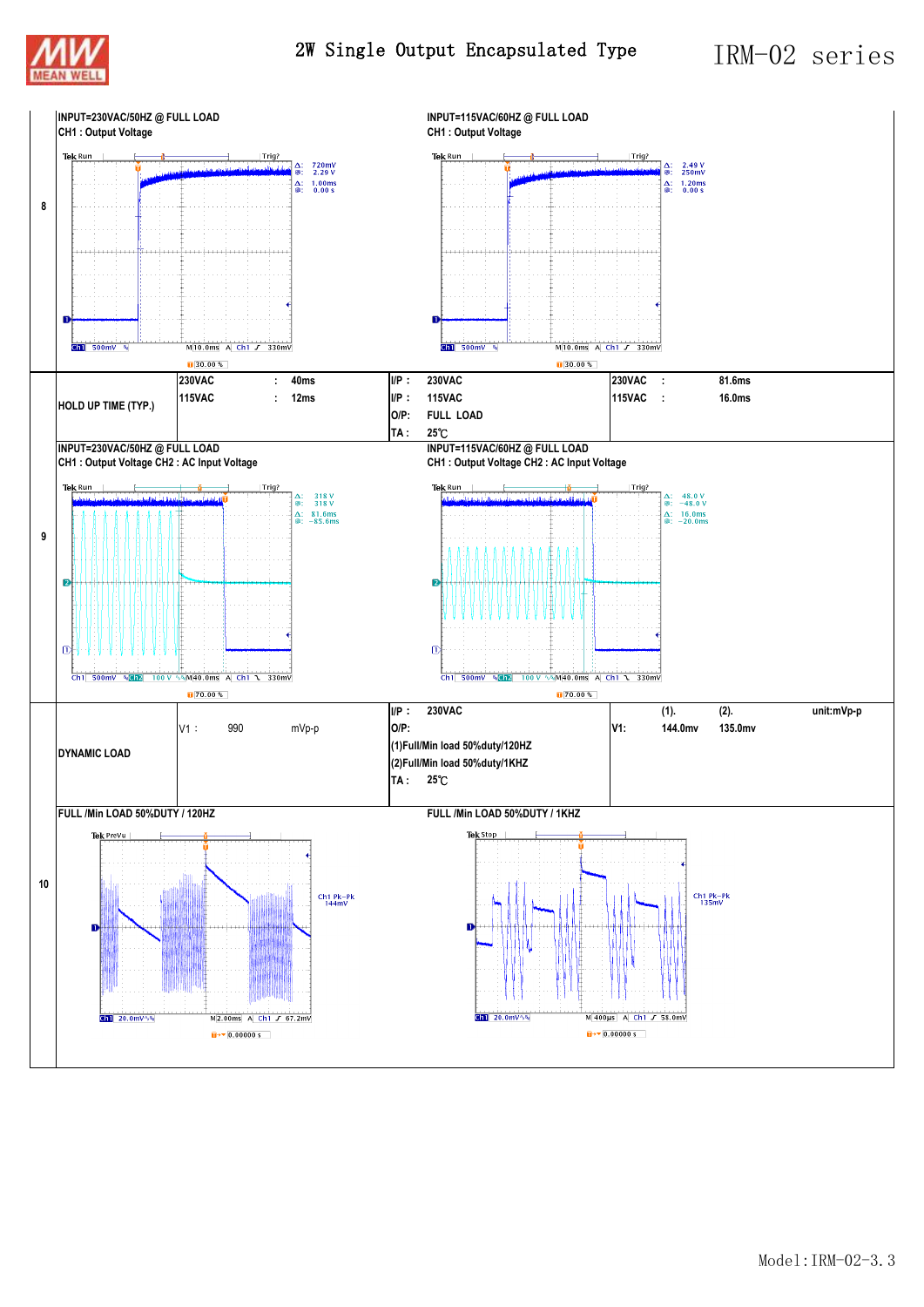

#### **INPUT FUNCTION TEST**

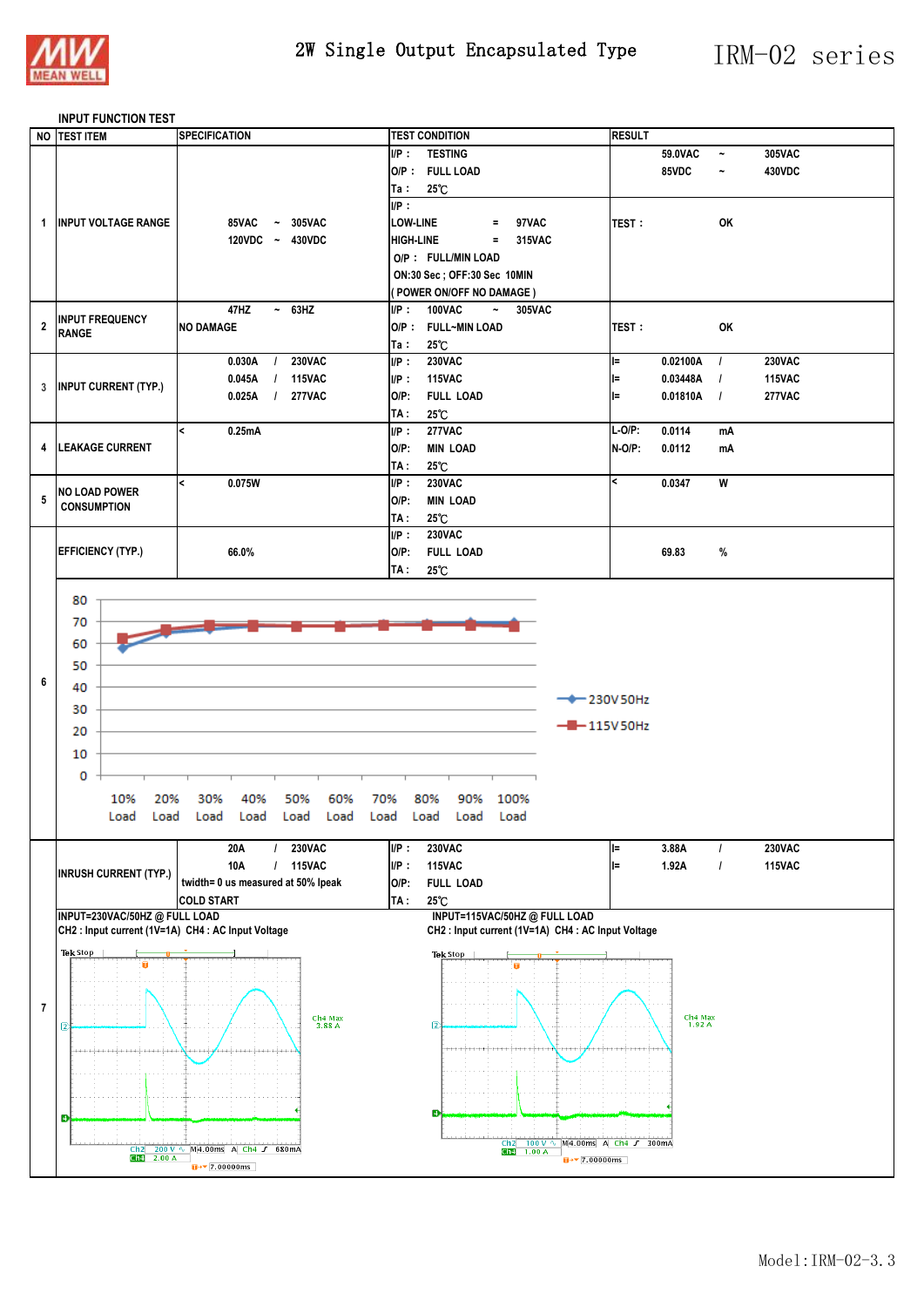

### 2W Single Output Encapsulated Type IRM-02 series

#### **PROTECTION FUNCTION TEST**

|                         | NO TEST ITEM                             | <b>SPECIFICATION</b>       | <b>TEST CONDITION</b>       | <b>RESULT</b>                                 |  |
|-------------------------|------------------------------------------|----------------------------|-----------------------------|-----------------------------------------------|--|
|                         |                                          |                            | $I/P$ :<br>305VAC           | 305VAC<br>343%                                |  |
|                         | <b>OVER LOAD</b>                         | 110%<br>>                  | $I/P$ :<br><b>230VAC</b>    | <b>230VAC</b><br>291%                         |  |
|                         | <b>IPROTECTION</b>                       |                            | $I/P$ :<br>100VAC           | 221%<br>100VAC                                |  |
|                         |                                          |                            | <b>TESTING</b><br>$O/P$ :   | <b>Hiccup Mode</b>                            |  |
|                         |                                          |                            | TA :<br>$25^{\circ}$ C      |                                               |  |
|                         | <b>OVER VOLTAGE</b><br><b>PROTECTION</b> |                            | $I/P$ :<br>305VAC           | <b>305VAC</b><br>4.40V                        |  |
|                         |                                          | 3.80V<br>4.90V<br>$\sim$   | $I/P$ :<br><b>230VAC</b>    | <b>230VAC</b><br>4.40V                        |  |
| $\overline{\mathbf{c}}$ |                                          |                            | I/P:<br>85VAC               | 4.40V<br>85VAC                                |  |
|                         |                                          |                            | <b>MIN LOAD</b><br>$O/P$ :  | Shut off o/p voltage, clamping by zener diode |  |
|                         |                                          |                            | $25^{\circ}$ C<br>TA :      |                                               |  |
|                         |                                          |                            | UP:<br>305VAC               | <b>NO DAMAGE</b>                              |  |
| 3                       | <b>ISHORT PROTECTION</b>                 |                            | $I/P$ :<br>85VAC            |                                               |  |
|                         |                                          | <b>ISHORT EVERY OUTPUT</b> | $O/P$ :<br><b>FULL LOAD</b> | <b>Hiccup Mode</b>                            |  |
|                         |                                          | <b>1 HOUR NO DAMAGE</b>    | $25^{\circ}$ C<br>Ta:       |                                               |  |

#### **COMPONENT STRESS TEST**

| <b>NO</b>    | <b>TEST ITEM</b>            | <b>SPECIFICATION</b> |        |         |       | <b>TEST CONDITION</b> |                                 | <b>RESULT</b> |                |
|--------------|-----------------------------|----------------------|--------|---------|-------|-----------------------|---------------------------------|---------------|----------------|
|              |                             | Q1                   | Rated: | 700V    | 0.4A  | $I/P$ :<br>VDS:       | 315VAC                          | VIN:          | 315VAC<br>VDS: |
| $\mathbf{1}$ | <b>PWM Power Transistor</b> |                      |        |         |       | $O/P$ :               | (1) Full Load Turn on           | (1).          | 642.00V        |
|              |                             |                      |        |         |       |                       | (2) Output Short                | (2).          | 650.00V        |
|              |                             |                      |        |         |       |                       | (3) Fulll load continue         | (3).          | 638.00V        |
|              |                             |                      |        |         |       | Ta:                   | 25°C                            |               |                |
|              |                             | C <sub>6</sub>       | Rated: | 5uf     | 450V  | $I/P$ :               | 315VAC                          |               |                |
|              |                             |                      |        |         |       | $O/P$ :               | (1) Full Load Turn on /Off      | (1).          | 446.00V        |
| $\mathbf{2}$ | Input Capacitor             |                      |        |         |       |                       | (2) Min load Turn on /Off       | (2).          | 448.00V        |
|              |                             |                      |        |         |       |                       | (3) Full Load / Min load Change | (3).          | 448.00V        |
|              |                             |                      |        |         |       | Ta:                   | $25^{\circ}$ C                  |               |                |
|              |                             | lu1                  | Rated: | 9.00V   | (max) | $IIP$ :               | 315VAC                          |               | U1             |
|              | <b>Control IC</b>           |                      |        | $-0.3V$ | (min) | $O/P$ :               | (1)Full Load                    | (1).          | 6.28V          |
| 3            |                             |                      |        |         |       |                       | (2)Output Short                 | (2).          | 6.26V          |
|              |                             |                      |        |         |       |                       | $(3)$ O.L.P                     | (3).          | 6.26V          |
|              |                             |                      |        |         |       |                       | (4) Low Line No Load Vo(min)    | (4).          | 6.28V          |
|              |                             |                      |        |         |       | Ta:                   | $25^{\circ}$ C                  |               |                |
|              |                             | D <sub>100</sub>     | Rated: | 45V     | 5.0A  | UP:                   | 315VAC                          |               |                |
| 5            |                             |                      |        |         |       | $O/P$ :               | (1) Full Load Turn on           | (1).          | 28.20V         |
|              | O/P Diode                   |                      |        |         |       |                       | (2) Output Short                | (2).          | 32.10V         |
|              |                             |                      |        |         |       |                       | (3) Fulll load continue         | (3).          | 18.50V         |
|              |                             |                      |        |         |       | Ta:                   | 25°C                            |               |                |
|              |                             | ID1                  | Rated: | 1000V   | 1.0A  | $I/P$ :               | 315VAC                          |               |                |
| 6            | <b>Clamp Diode</b>          |                      |        |         |       | $O/P$ :               | (1) Fulll load continue         | (1).          | 608.00V        |
|              |                             |                      |        |         |       |                       |                                 |               |                |
|              |                             |                      |        |         |       | Ta:                   | 25°C                            |               |                |

#### ■**SAFETY & E.M.C. TEST**

| <b>SAFETY TEST</b>          |                      |                   |                                           |        |  |  |  |  |  |
|-----------------------------|----------------------|-------------------|-------------------------------------------|--------|--|--|--|--|--|
| NO ITEST ITEM               | <b>SPECIFICATION</b> |                   | <b>ITEST CONDITION</b><br><b>RESULT</b>   |        |  |  |  |  |  |
| <b>WITHSTAND VOLTAGE</b>    | $I/P-O/P$ :          | 3.000KVAC<br>/min | $I/P-O/P$ :<br>I/P-O/P: 3.300KVAC<br>/min | 0.05mA |  |  |  |  |  |
|                             |                      |                   | $25^\circ$<br>lTa :<br><b>INO DAMAGE</b>  |        |  |  |  |  |  |
| <b>ISOLATION RESISTANCE</b> | $I/P-O/P$ :          | 500VDC>100MQ      | $I/P-O/P$ :<br>I/P-O/P: 500VDC            | 9999MΩ |  |  |  |  |  |
|                             |                      |                   | <b>INO DAMAGE</b><br>25 C /70%RH<br>lTa ∶ |        |  |  |  |  |  |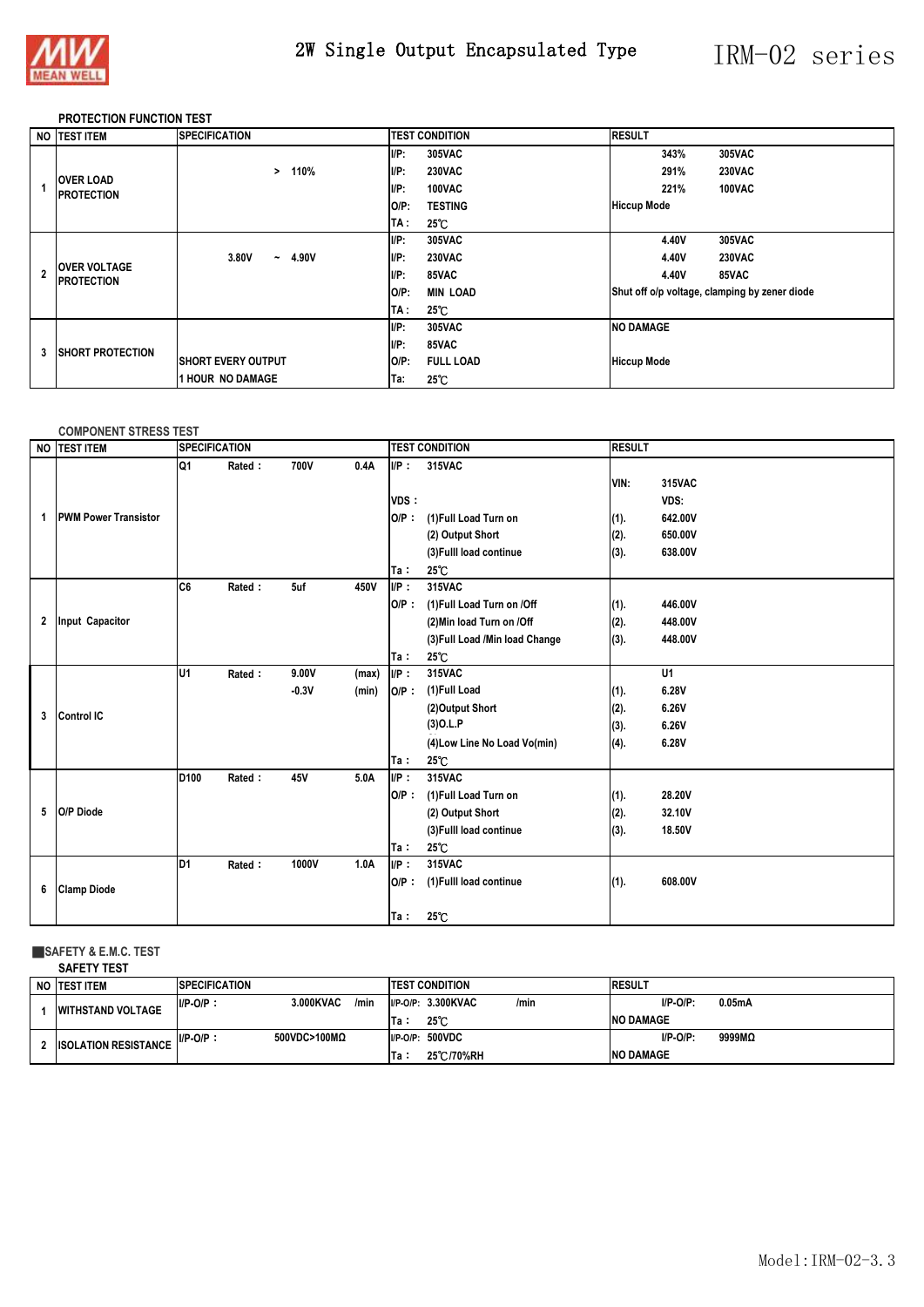

## 2W Single Output Encapsulated Type IRM-02 series

#### **E.M.C. TEST**

| NO <b>TEST ITEM</b> | <b>SPECIFICATION</b>             |         | <b>TEST CONDITION</b> |          | <b>RESULT</b>                |
|---------------------|----------------------------------|---------|-----------------------|----------|------------------------------|
|                     | EN61000-3-2                      | $I/P$ : | <b>230VAC</b>         | /50HZ    | <b>PASS</b>                  |
| <b>HARMONIC</b>     | <b>CLASS A</b>                   | $O/P$ : | <b>FULL LOAD</b>      |          |                              |
|                     |                                  | Ta∶     | $25^{\circ}$ C        |          |                              |
|                     | EN55022                          | $I/P$ : | <b>230VAC</b>         | /50HZ    | <b>PASS</b>                  |
| 2 CONDUCTION        | <b>CLASS B</b>                   | O/P :   | <b>FULL LOAD</b>      | 50% LOAD | <b>Test by certified Lab</b> |
|                     |                                  | Ta:     | $25^{\circ}$ C        |          |                              |
|                     | <b>EN55022</b>                   | IP:     | <b>230VAC</b>         | /50HZ    | <b>PASS</b>                  |
| 3 RADIATION         | <b>CLASS B</b>                   | O/P :   | <b>FULL LOAD</b>      |          | <b>Test by certified Lab</b> |
|                     |                                  | Ta :    | $25^{\circ}$ C        |          |                              |
|                     | EN61000-4-2                      | $I/P$ : | <b>230VAC</b>         | /50HZ    | <b>CRITERIA A</b>            |
| 4 E.S.D             | INDUSTRY AIR: 8KV / Contact: 4KV | $O/P$ : | <b>FULL LOAD</b>      |          |                              |
|                     |                                  | Ta:     | $25^{\circ}$ C        |          |                              |
|                     | EN61000-4-4                      | $I/P$ : | <b>230VAC</b>         | /50HZ    | <b>CRITERIA A</b>            |
| $5$ <b>IE.F.T</b>   | <b>INDUSTRY INPUT: 2KV</b>       | $O/P$ : | <b>FULL LOAD</b>      |          |                              |
|                     |                                  | Ta:     | $25^{\circ}$ C        |          |                              |
|                     | IEC61000-4-5                     | IP:     | <b>230VAC</b>         | /50HZ    | <b>CRITERIA A</b>            |
| 6 SURGE             | INDUSTRY L-N: 1KV                | O/P :   | <b>FULL LOAD</b>      |          |                              |
|                     |                                  | Ta :    | $25^{\circ}$ C        |          |                              |

#### ■**RELIABILITY TEST**

|                | NO TEST ITEM                             | <b>SPECIFICATION</b>                                               |                    | <b>TEST CONDITION</b>                      | <b>RESULT</b>                                |  |  |  |  |
|----------------|------------------------------------------|--------------------------------------------------------------------|--------------------|--------------------------------------------|----------------------------------------------|--|--|--|--|
|                |                                          | IRM-02-3.3<br><b>MODEL:</b>                                        |                    |                                            |                                              |  |  |  |  |
|                |                                          | 1.0hrs<br>1. ROOM AMBIENT BURN-IN:                                 |                    |                                            |                                              |  |  |  |  |
|                |                                          | IP:<br><b>230VAC</b><br>O/P: 100% LOAD                             |                    |                                            |                                              |  |  |  |  |
|                |                                          | 2. HIGH AMBIENT BURN-IN:<br>1.0hrs                                 |                    |                                            |                                              |  |  |  |  |
|                |                                          | IP:<br><b>230VAC</b>                                               | O/P: 100% LOAD     | TA= 73.0°C                                 |                                              |  |  |  |  |
|                |                                          |                                                                    |                    | <b>NO.</b> Position ROOM AMBIENT<br>18.9°C | 73.0°C<br><b>HIGH AMBIENT Ta:</b>            |  |  |  |  |
|                |                                          |                                                                    | 1 C101             | $40.1^{\circ}$                             | 92.1°C                                       |  |  |  |  |
| 1              | <b>TEMPERATURE RISE</b>                  |                                                                    | $2$ T <sub>1</sub> | 41.7°C                                     | 95.1 <sup>°</sup> C                          |  |  |  |  |
|                | <b>TEST</b>                              |                                                                    | 3 C6               | 35.3°C                                     | 88.2°C                                       |  |  |  |  |
|                |                                          |                                                                    | $4$ BD1            | 37.1 °C                                    | 90.4°C                                       |  |  |  |  |
|                |                                          |                                                                    | 5R2                | 34.4 C                                     | 87.6°C                                       |  |  |  |  |
|                |                                          |                                                                    | 6 L1               | 35.9 °C                                    | 88.9°C                                       |  |  |  |  |
|                |                                          |                                                                    | 7U1                | 40.1 <sup>°</sup> C                        | 94.0°C                                       |  |  |  |  |
|                |                                          |                                                                    | 8D <sub>100</sub>  | 46.3°C                                     | 100.1 C                                      |  |  |  |  |
|                |                                          |                                                                    | $9$ <sub>D1</sub>  | 39.6°C                                     | 93.3°C                                       |  |  |  |  |
|                |                                          |                                                                    | 10 CASE            | 36.9°C                                     | 89.7°C                                       |  |  |  |  |
|                | <b>OVER LOAD BURN-IN</b>                 | <b>NO DAMAGE</b>                                                   | $I/P$ :            | <b>230VAC</b>                              | TEST: OK                                     |  |  |  |  |
| $\overline{2}$ | TEST                                     | 1 HOUR (MIN)                                                       | $O/P$ :            | 275.00%<br>LOAD                            |                                              |  |  |  |  |
|                |                                          |                                                                    | Ta :               | 25℃                                        |                                              |  |  |  |  |
|                | <b>LOW TEMPERATURE</b>                   | <b>NO DAMAGE</b>                                                   | UP:                | 305VAC<br>100VAC                           | test : ok                                    |  |  |  |  |
| 3              | TURN ON TEST                             | 1 HOUR (MIN)                                                       |                    | O/P: FULL LOAD                             |                                              |  |  |  |  |
|                |                                          |                                                                    | Ta :               | $-30.0^{\circ}\mathrm{C}$                  |                                              |  |  |  |  |
|                | <b>HIGH HUMIDITY</b>                     | <b>AFTER 12 HOURS</b>                                              | $I/P$ :            | 315VAC                                     | <b>TEST: OK</b>                              |  |  |  |  |
| 4              | <b>HIGH TEMPERATURE</b>                  | IN CHAMBER ON                                                      |                    | O/P: FULL LOAD                             |                                              |  |  |  |  |
|                | <b>HIGH VOLTAGE TEST</b>                 | <b>CONTROL</b><br>75°C                                             | Ta∶                | 75°C                                       |                                              |  |  |  |  |
|                |                                          | <b>NO DAMAGE</b>                                                   |                    | <b>HUMIDITY=</b><br>95.0% RH               |                                              |  |  |  |  |
| 5              | <b>TEMPERATURE</b><br><b>COEFFICIENT</b> | $/(0^{\circ}C - 75^{\circ}C)$<br>±0.03%                            | $I/P$ :            | <b>230VAC</b>                              | $/(0^{\circ}C - 75^{\circ}C)$<br>$±0.0000\%$ |  |  |  |  |
|                |                                          |                                                                    |                    | O/P: FULL LOAD                             |                                              |  |  |  |  |
|                |                                          | $-40^{\circ}$ $\sim$<br>1. Thermal shock Temperature:              |                    | +100°C                                     | TEST: OK                                     |  |  |  |  |
| 6              | <b>STORAGE</b>                           | 2. Temperature change rate : 25℃ / MIN                             |                    |                                            |                                              |  |  |  |  |
|                | <b>TEMPERATURE TEST</b>                  | 3. Dwell time low and high temperature : 30 MIN/EACH               |                    |                                            |                                              |  |  |  |  |
|                |                                          | 4. Total test cycle: 5 CYCLE                                       |                    |                                            |                                              |  |  |  |  |
|                |                                          | 5. Input/Output condition: STATIC<br>1. Thermal shock Temperature: |                    | +80°C                                      | TEST: OK                                     |  |  |  |  |
|                |                                          | $-35^{\circ}$ C ~<br>2. Temperature change rate : 25℃ / MIN        |                    |                                            |                                              |  |  |  |  |
|                |                                          | 3. Dwell time low and high temperature : 30 MIN/EACH               |                    |                                            |                                              |  |  |  |  |
| 7              | <b>THERMAL SHOCK TEST</b>                | 4. Total test cycle: 10 CYCLE                                      |                    |                                            |                                              |  |  |  |  |
|                |                                          | 5. Input/Output condition:                                         |                    |                                            |                                              |  |  |  |  |
|                |                                          | 230VAC Full Load AC ON/OFF test turn on 58sec ; turn off 2sec      |                    |                                            |                                              |  |  |  |  |
|                |                                          |                                                                    |                    |                                            |                                              |  |  |  |  |